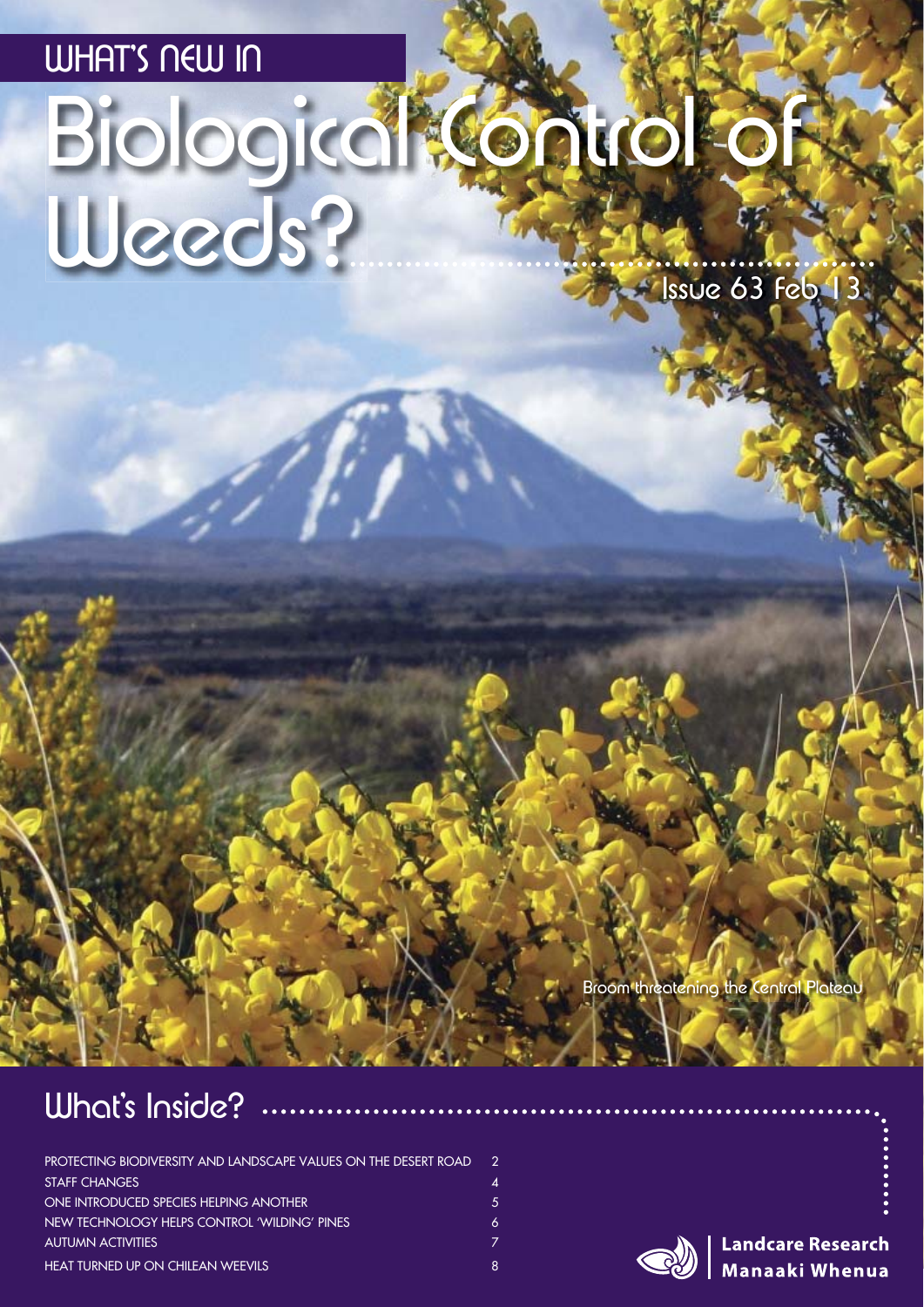# Protecting Biodiversity and Landscape Values on the Desert Road

Anyone with a keen eye for spotting weeds would have noticed that some undesirable plants have been gradually increasing along the Desert Road corridor between Taupo and Waiouru. Stopping the insidious spread of weeds across vulnerable landscapes, for which multiple parties are responsible, presents many challenges, which often means the weeds get the upper hand. A workshop was held recently at the Department of Conservation's (DOC's) Turangi office. The workshop was led by Richard Hill (Richard Hill & Associates) on behalf of Landcare Research, and brought together staff from eight organisations responsible for managing weeds along the Desert Road corridor. The objective was to determine whether there was a joint opportunity to limit the spread of leguminous weeds in the area before it is too late.

The northern section of the corridor forms part of Tongariro National Park and has a distinctive ecological and landscape character. This is New Zealand's oldest national park and now a world heritage site. The corridor includes the area known as the Rangipo Desert, which is a unique ecosystem



The likely area of interest.

containing volcanic dunes. Despite adequate annual rainfall (>1200 mm) the vegetation in the area remains low in stature due to the harsh winds, low humidity and coarse, sandy soils. Most of the native vegetation is in the form of tussocklands and dryland herbfields that support several threatened plants including *Pimelea microphylla.* Other exotic weeds being controlled by DOC and the army include: heather *(Calluna vulgaris)* and lodgepole or contorta pine *(Pinus contorta)*. While a biocontrol programme is in place for heather and showing some good results, it still poses a threat. Mouseear hawkweed (Pilosella officinarum) and marram grass *(Ammophila arenaria)* are also unwanted invaders.

"The Desert Road has high natural values, both visually and in terms of biodiversity, but the integrity of the landscape is threatened by the spread of roadside weeds," says Richard. Vehicles appear to be one of the main pathways for weed invasion. The park has had a long history of recreational use and is a popular place for rock climbing, fishing, hiking and skiing in the winter. Seed is transported on the underside of vehicles or on tyres which also disturb the ground providing suitable conditions for seed germination. Not to mention the drivers of the vehicles who sometimes carry a variety of seeds on their socks! Most vehicles are linked with state highway traffic, army manoeuvres, hunting, skiing, and (in adjacent areas) beekeeping.

The corridor is primarily managed by DOC and the Waiouru Military Training Area. Over the past 40 years the NZ Defence Force has managed pests and weeds to protect key values in the area. Other organisations with an interest in managing weeds in the area who attended the meeting, included the NZ Transport Authority, Waikato Regional Council, Rotoaira Forest Trust, Horizons Regional Council, Transpower and Genesis Energy. Despite previous and current efforts of the associated agencies to control existing and emerging weeds, legumes remain the big threat. Tree lupin (*Lupinus arboreus*), gorse (*Ulex europaeus*) and broom (*Cytisus scoparius*) all produce vast quantities of seeds that remain viable in the soil for decades. The meeting aimed to build on existing collaborations to come up with a better plan of attack.

Richard outlined the principles that are important when dealing with a woody legume invasion at a landscape level: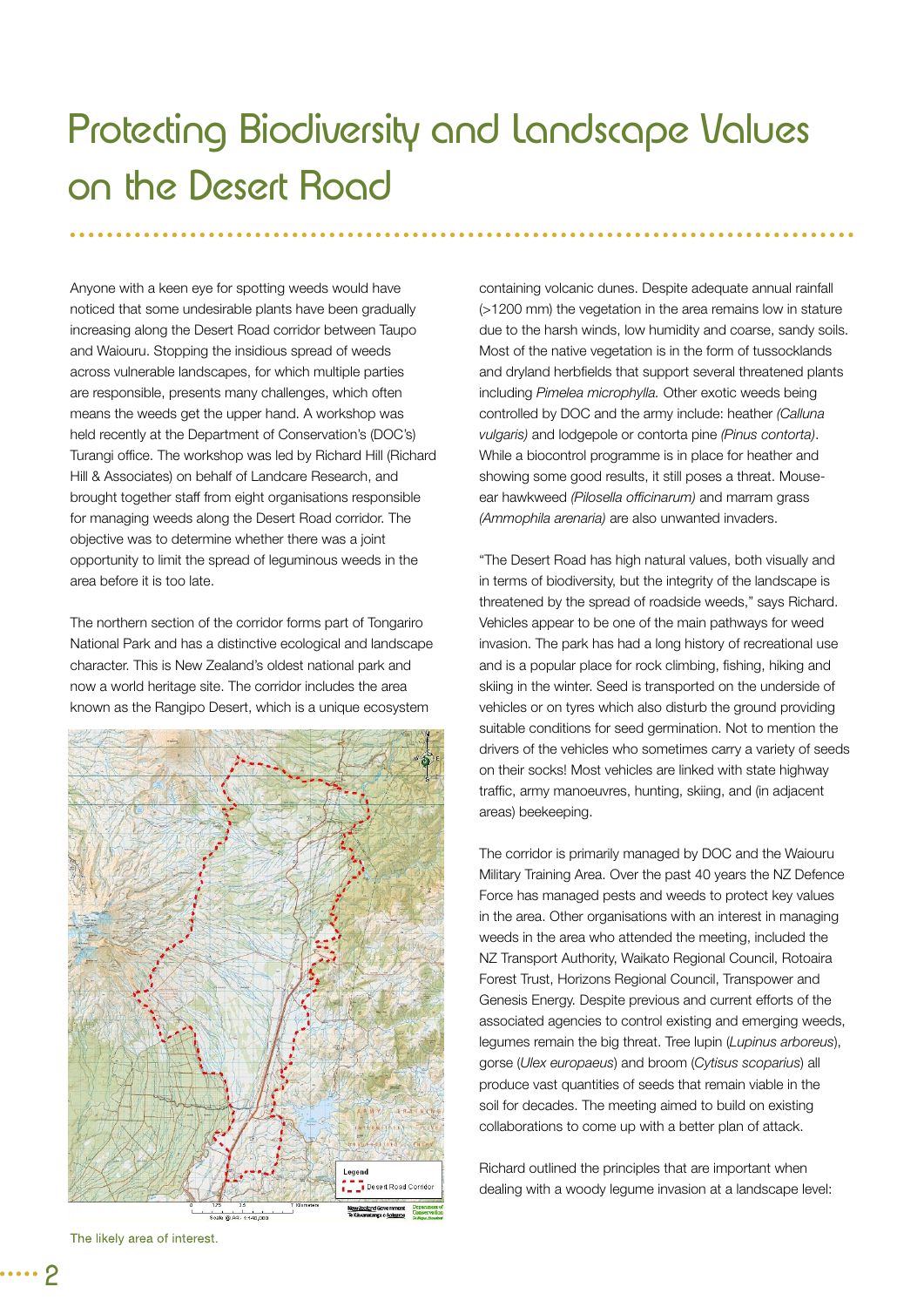- Once a long-lived seed bank has established, management plans must be sustained for decades.
- It is vital to eliminate outlying flowering plants before they contribute to a significant seed bank.
- Prevention provides a greater return on investment than local eradication, which in turn is more efficient than containment or management at a wider level.
- Apart from eliminating outliers, prevention involves managing pathways of seed transport.
- Legume weeds do not respect property boundaries. The answer to one stakeholder's problem may well lie outside its jurisdiction. Collaboration is therefore essential, because once one member of a community has a problem, all do.

Richard stressed that controlling the invasion of long-lived weeds with long-lived seed banks is a difficult prospect requiring:

- Spatially complex plans providing different solutions in different areas.
- Long-term planning that can survive changes in land management regimes and staffing.
- A single-minded and focused approach to operations.
- Commitment and goodwill from the community involved.

Quentin Paynter presented information about the biology and ecology of broom with particular reference to the Desert Road. Quentin said that, due to its long-lived seed bank, broom had the potential to change ecosystem dynamics, displace native species and to persist in the landscape for a long time.

All of the participants agreed to develop a long-term, coherent plan for managing woody legume weeds across this landscape, and discussed the best approach. The four priorities identified by the workshop were closing knowledge gaps, addressing management of invasion pathways, gaining community agreement and participation, and undertaking sustainable operational planning.

Lack of knowledge about the distribution and density of each weed across the landscape was seen as a big barrier to acting collectively. These weeds can be reliably distinguished from other shrubs when flowering, so obtaining high resolution images of infestations was regarded as a priority. These will allow the weed threat to be quantified across the landscape, outliers identified for priority action, and baselines set for measuring change. Ground exploration will be required to validate some imagery, and to determine how well it represents the state of invasion. Other knowledge gaps identified were:

- Limits to knowledge of the biology of the weeds, e.g. the ecology of tree lupin.
- The true role of woody legume weeds in succession and vegetation dynamics in this environment.
- The role of animals in dispersing seeds.
- Best control practice in light of good knowledge of weed ecology, existing and new technologies.
- How control tactics might affect future biodiversity and landscape values.

Invasion of uninfested land occurs through a variety of pathways, which will need to be managed. All potential pathways, high value sites or values that require priority protection, and sites that are of particularly high risk of invasion need to be identified and attention given to:

- Managing risks around access points.
- Hygiene measures to manage seeds on service vehicles and equipment.
- Better understanding of the role of beekeeping in the dynamics of these weeds.
- Better understanding the consequences of fire for broom invasion and being ready to monitor and manage resulting invasions.
- Managing watersheds to control outlying plants in headwaters that contribute to invasion downstream.

Finally, the participants agreed that a coherent long-term management plan will only succeed if it has the whole-hearted support of the local community. While gorse is generally perceived as a weed, the others are not, and as long as broom and tree lupin occur in just ones and twos in the environment the public is unlikely to appreciate their real threat. Early involvement of the community was seen as vital to promote information-sharing and behaviour change, such as early removal of outlying plants. There is a clear role for local businesses as well as tramping clubs and other organisations that make up the community of interest.

Since this workshop the participants have begun the planning process by obtaining aerial photos and data on the weeds' distributions. A further meeting is planned to develop governance structures, a common vision, to discuss options for delivering that vision, and to discuss avenues for future funding. It will be a big challenge to put together a plan that will last the decades necessary to beat these weeds. We can only hope that something that started as a modest workshop will lead to a powerful joint initiative that can save the unique values of the Desert Road, and serve as a model for others facing similar challenges.

*The workshop was organised with the assistance of Horizons and Waikato Regional Councils, with funds from an Envirolink Small Advice Grant (HZLC89) awarded to Horizons Regional Council.*

#### CONTACT: Richard Hill

hillr@plantandfood.co.nz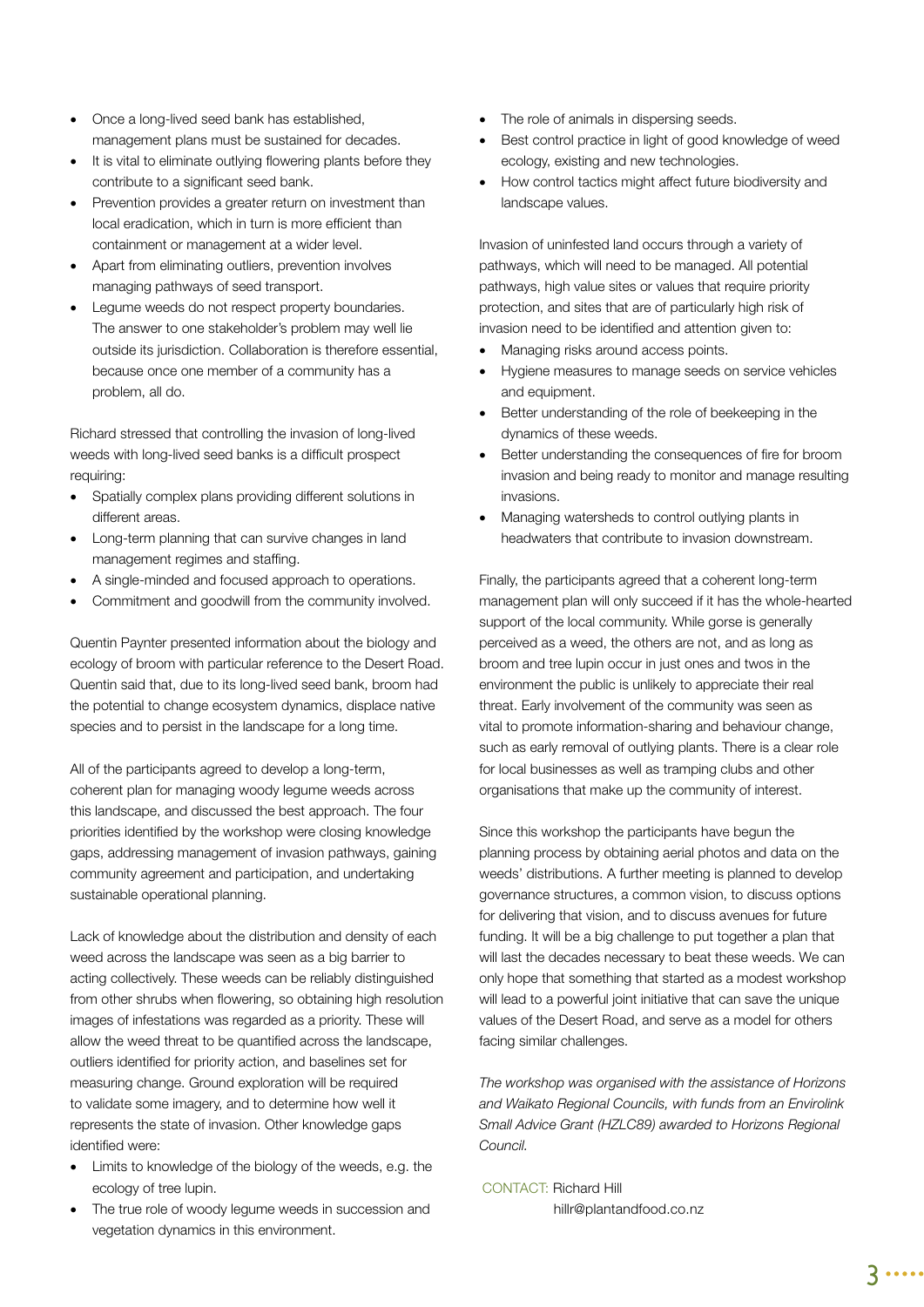## Staff Changes

#### *Sarah Dodd*

Our plant pathologist Sarah Dodd has recently left our Auckland office for a more tropical life in Vanuatu for the next 3 years with her husband and family. Sarah will be continuing to do some work for us from afar and will put her skills to use in the Pacific. One project Sarah will be helping us with is sampling Pacific kauri trees (Agathis macrophylla) in Vanuatu for *Phytopthora* disease, as part of our project to understand how kauri collar rot has come to affect kauri trees (*Agathis australis*) in New Zealand. The kauri collar rot is thought to have been introduced to New Zealand but it is uncertain where this disease originates from. Previously Sarah was able to visit the island of Efate with forestry staff where they found two dead trees. *Pythium* (a close relative of *Phytopthora*) was isolated from the samples but no *Phytopthora*. Sarah hopes to organise sampling next on the island of Santo, which is thought to be the source of introductions of the Pacific kauri to New Zealand in the 1950s.

"Other projects I am hoping to become involved with include an Australian-funded weed biocontrol programme in Vanuatu run by Michael Day (Biosecurity Queensland)," says Sarah. Like, all Pacific islands Vanuatu has some fairly serious weed problems. Other possibilities include working with Miriam Seth at Vanuatu Livestock and Quarantine to help her set up a plant pathology laboratory that can provide basic services to the horticultural and forestry industries there. Sarah has taken over some essential items like a pressure cooker and an element so that Miriam and her team can sterilise their equipment, generate sterile water and make basic agar medium for culturing. She is also providing a digital camera so that Miriam can take pictures of disease symptoms on other islands (Vanuatu is made up of 81 islands) that can then be used to help diagnose plant diseases.

Sarah can still be contacted via her Landcare Research email address: dodds@landcareresearch.co.nz

#### *Maj Padamsee*

Some of Sarah's work, which she cannot undertake remotely from Vanuatu, will be picked up by Mahajabeen (Maj) Padamsee. Maj was trained as a fungal biologist at the University of Minnesota, USA. She worked as a postdoctoral fellow on the "Assembling the Fungal Tree of Life" project where she discovered her fascination with the plant pathogenic rust fungi. Maj was excited by the opportunity to work on the phylogenetics of the New Zealand rust fungi and started as a post-doctoral fellow at Landcare Research

in 2010. The most commonly used group of fungi used in weed biocontrol are rusts, so we are extremely fortunate to have a rust expert to join our team, especially since we will be importing the lantana rusts (*Prospodium tuberculatum, Puccinia lantanae*) into containment shortly to allow releases to get underway. Outside of work Maj spends a lot of time walking her dog and tramping.

To contact Maj email her on padamseem@landcareresearch. co.nz or Ph 09 574 4171.

#### *Chantal Probst*

Our plant pathology technician Daniel Than left us last year to work for Biodiscovery, and Chantal Probst has now stepped into this role. Chantal is originally from Switzerland. She completed a Bachelor's degree in cellular biology and physiology and a Master's degree in plant biology and plant products, with an emphasis on plant pathology, in France. She then undertook a PhD at Lincoln University on the epidemiology and identification of *Cylindrocarpon* black foot disease in grapevines. After submitting her thesis, Chantal worked for the Ministry for Primary Industries in the Mycology and Bacteriology team for five months and then in the Virology team for six months before moving to Landcare Research. Chantal is involved in a number of projects including one to better understand the role of plant endophytes and the impact they have on weed biocontrol projects. In her spare time Chantal loves gardening, taking to the hills and meeting up with friends.

You can contact Chantal on probstc@landcareresearch.co.nz or Ph 09 574 4162.



Maj Padamsee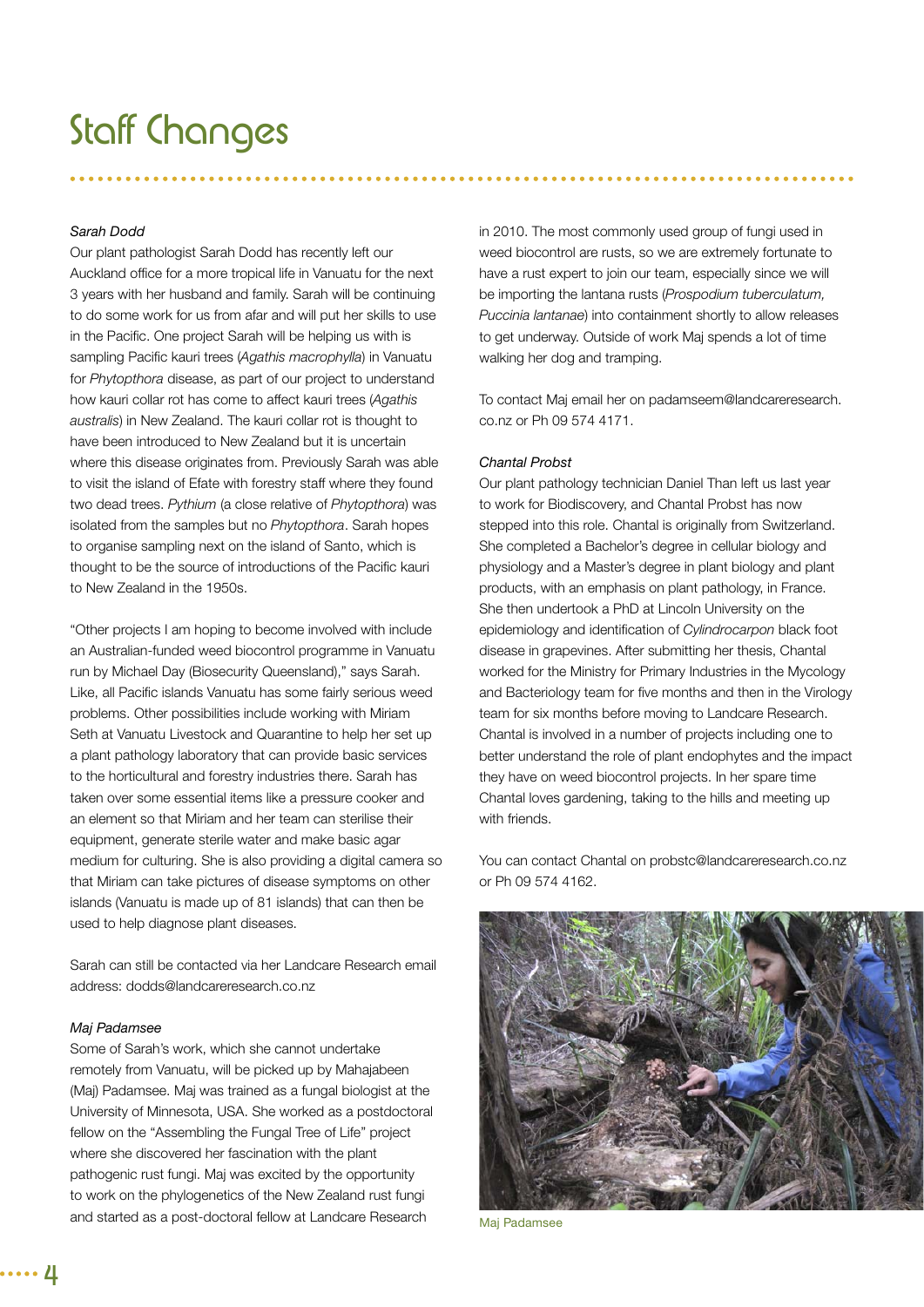# One Introduced Species Helping Another

Fruit-infesting insects that survive passage through the digestive tract of fruit-eating (frugivorous) vertebrate species are not that common, and there is debate as to whether these plant–insect–disperser 'triads' have co-evolved or not. Most of the recorded 'triad' cases are in captive conditions involving birds and mammals, with only few cases reported in the wild. However, in the course of their work in Central Otago, Landcare Research scientists Carlos Rouco and Grant Norbury came across an unusual example of a plant– insect–disperser triad in the wild involving sweet briar (*Rosa rubiginosa*), a rose seed wasp (*Megastigmus aculeatus*), and possums − all introduced species in New Zealand.

Sweet briar is an extremely invasive wild rose species affecting dry areas of South Island hill country. Infested land has a greatly reduced stock carrying capacity. This prickly plant was first recorded growing as a garden plant in 1835 and by 1900 had been classified a noxious weed. The seed wasp was probably introduced to New Zealand at the same time as sweet briar. While the wasp can be commonly found attacking sweet briar here, infestation rates are too low to have any noticeable impact on the plant. Biological control for sweet briar was explored in the 1960s but the project was terminated, without releasing any control agents. There were a number of reasons for abandoning the project, including the challenge of finding suitable agents that would not harm the large number of horticulturally important related plants, and the logistics involved in undertaking the necessary safety testing to prove this.

Sweet briar blooms from November to January and the bright red rose hips last from February–March through until August–September. Adult female seed wasps lay eggs inside the hips when the fruit begins development just after petal-fall (late February–May). The wasps overwinter as mature larvae within the seed, and emerge as adults in January–February. Other researchers had suggested that the wasp may survive gut passage through small- to medium-sized mammals, but this had not been recorded in the wild.

As possums in dryland areas are known to like eating rose hips, Carlos and Grant decided to collect possum faecal pellets to assess emergence rates of adult wasps from seeds in the pellets, and compare this with emergence rates from uneaten seeds. "As it takes about 50 hours for the seeds to pass in one end of a possum and out the other we expected this would compromise the viability of the seeds and hence the survival of the wasps," explained Carlos. By February, 146



Possum pellet showing seed wasp emergence holes.

adult wasps had emerged from 700 possum pellets that had been collected. A high proportion (88%) of pellets contained rose seeds and 19% of pellets were infested by wasps. By comparison, 42% of unconsumed rose hips were infested by wasps. Nearly 7% of seeds within these fruits were infested, which was significantly higher than in seeds in possum pellets (4.7%). However, contrary to expectations, survival of adult wasps in unconsumed fruit was no higher than in seeds that passed intact through the possums' digestive system (85%).

Because the wasp has very limited flight capacity, some researchers believed birds eating infested seeds played a vital role in dispersal. In New Zealand, blackbirds are the most widely distributed avian seed disperser but they mainly disperse seeds over short distances of 50–100 m, and only occasionally over longer distances. By comparison, possums in the dryland study area have home ranges up to 54 ha and would therefore potentially spread the wasp much further. However, because of the low prevalence of seed infestation in both fruits and possum pellets, Carlos and Grant believe the wasps are unlikely to reduce the spread of sweet briar. "Because all three players involved in this triad are introduced species, their interdependence could not have co-evolved; instead the relationship is simply a fortuitous one derived from the wasps' pre-existing ability to conceal themselves inside seeds and survive vertebrate ingestion and gut passage," concluded Grant.

Rouco C, Norbury GL 2013. *An introduced species helping another: dispersal of a rose seed infesting wasp by a marsupial in New Zealand.* Biological Invasions. doi: 10.1007/ s10530-013-0415-1

CONTACT: Carlos Rouco roucoc@landcareresearch.co.nz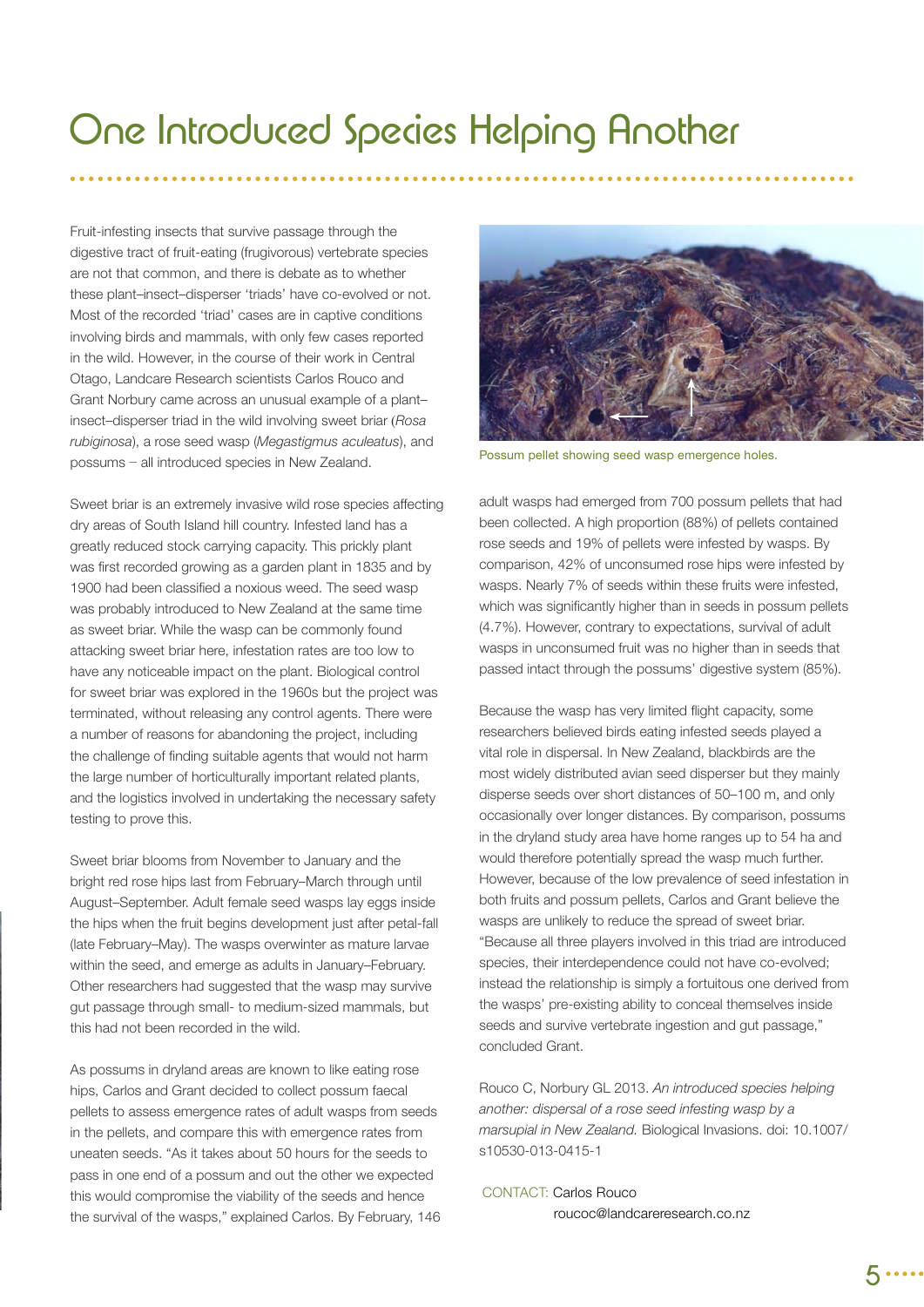Recent advances in wilding tree control allow operators to work from the air, which is more cost effective and efficient than dropping off crew at individual trees. "The new technology reduces the need to deliver staff, armed with chainsaws, by helicopter to control individual outlying trees in remote areas," says Stefan Gous from Scion, who has played a key role in developing the new techniques.

The term 'wilding trees' generally refers to conifers that regenerate naturally, spreading into grassland or shrubland. Many of these species were actively planted for erosion control in the past. The most common method of spread is from exposed take-off sites, where the prevailing winds allow seed to be blown into nearby habitat. The main culprits are lodgepole or contorta pine *(Pinus contorta)*, Corsican pine *(P. nigra)*, European larch *(Larix decidua)* and Douglas fir *(Pseudotsuga menziesii)*. Many of these species were actively planted for erosion control in the past.

Wilding conifers are a problem primarily in the Marlborough Sounds, the South Island high country and the central plateau of the North Island, but are also invading natural habitats in Otago and the Mackenzie Basin. Because these trees grow in dense stands, and are not able to be managed as a plantation would be, they have no economic value. Instead, wildings reduce the value of managed pasture, displace native biodiversity and alter the character of the landscape. The impacts of wildings on productive land and on conservation values are well documented but control programmes present a number of challenges. As well as the sheer scale of the problem some of the areas affected by wildings are remote



Spraying wilding trees with a specially designed gun.

and difficult to access, making it a dangerous and costly exercise to reach them.

As with other invasive species in New Zealand, pines have a competitive advantage here. In their native range, pines are pioneer species and are efficient colonisers but have insect seed predators that have a big effect on seed viability. In contrast, New Zealand has few bark borers, wood borers or seed predators adapted to living on *Pinus*, which is partly why the forest industry is so successful. Biological control was considered at a workshop attended by affected stakeholders in 2003, and the availability of some highly specific seedfeeding potential control agents was noted. However, it was also clear that there were a lot of questions about the potential safety and usefulness of biocontrol agents. In particular concern was expressed that if the serious disease, known as pine pitch canker (*Fusarium circinatum*), was ever accidentally introduced to New Zealand biocontrol agents might exacerbate the situation by spreading it around. Along with the feeling that the battle could still be won with existing tools (subject to sufficient funding and skilled operators) biocontrol was not pursued further, and instead efforts went into improving existing tools.

The new technology developed by Scion has involved developing a suitable cocktail of herbicides that have good penetration, uptake by the plants and mortality rates. "A combination of triclopyr and paraffin oil has been tested and is showing great results," says Stefan. Up to 85% mortality has been seen in trees treated this way. Another advantage of this herbicide is that it can be applied outside of the growing season of the pines. The key to applying it is in the specially designed gun with a 1.5-m wand that can be operated from within a helicopter. The wand enables operators to spray the crown of the tree thus minimising the effects on surrounding vegetation. By eliminating the need to fell the trees, there is no physical disturbance to the surrounding vegetation, therefore reducing the chances of secondary weeds moving in such as gorse or broom. "The Department of Conservation is already using the new spraying system with success and expect there will be a significant reduction in operating costs as a result," confirmed Stefan.

*This project is funded by the Ministry of Business, Innovation and Employment as part of Landcare Research's Beating Weeds Programme.*

CONTACT: Stefan Gous stefan.gous@scionresearch.com

6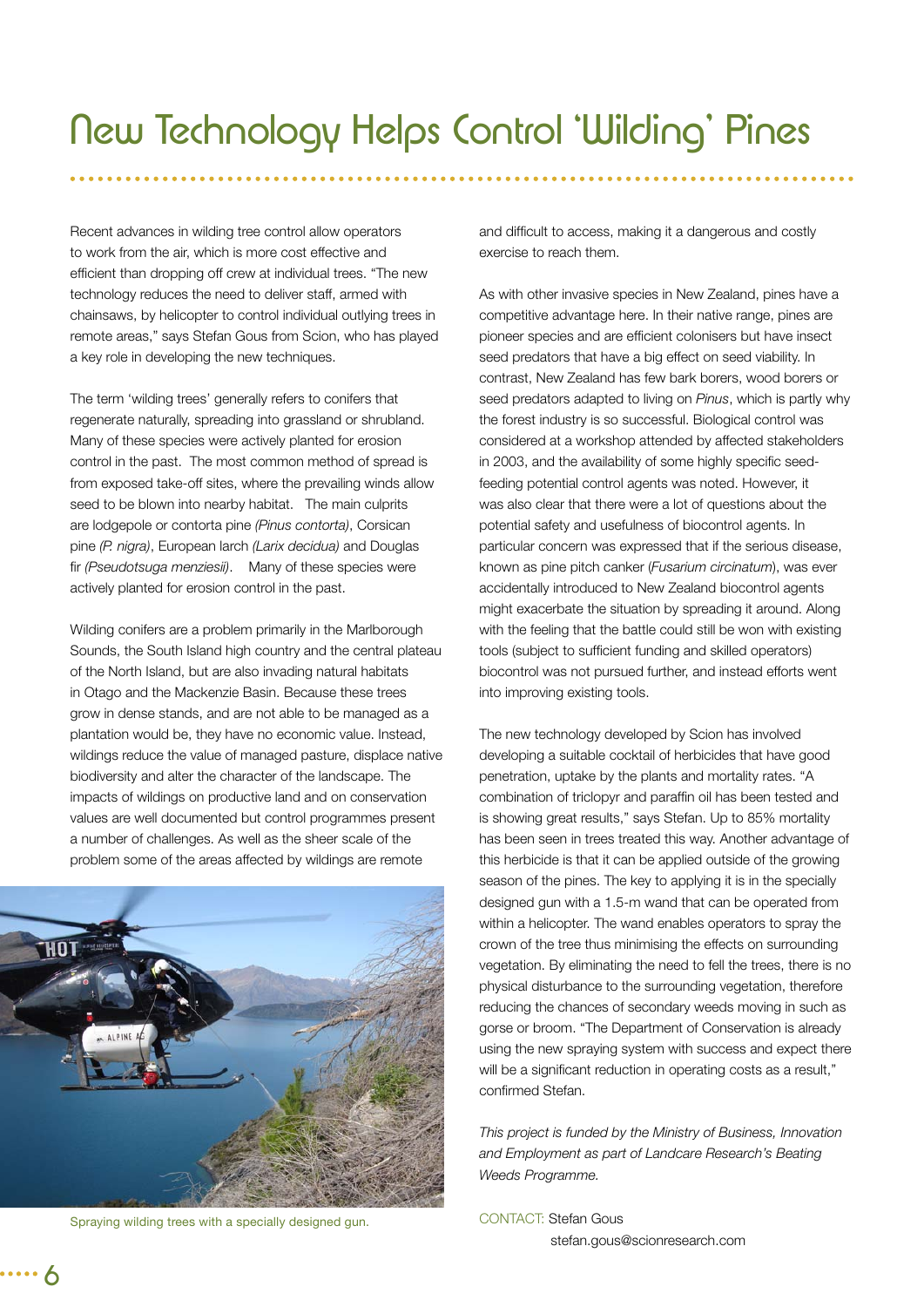# Autumn Activities

There are a few things you might want to fit in before the wind-down towards winter. We would be very interested to hear about what you find.

#### Boneseed leafroller (*Tortrix* s.l. sp. "*chrysanthemoides*")

- Check release sites for feeding shelters made by caterpillars webbing together leaves at the tips of stems. Also look for "windows" in the leaves and sprinkles of black frass. Small caterpillars are olive-green in colour and become darker, with two parallel rows of white spots as they mature.
- Any harvesting of caterpillars should be left until spring.

#### Broom gall mites (*Aceria genistae*)

- Check release sites for galls, which look like deformed lumps and range in size from 5 to 30 mm across. Occasionally galls can be found on broom that are not made by the gall mite, but these are much less dense. We are happy to help confirm the identity of any galls you find.
- Harvesting of galls is best left until spring when predatory mites are less abundant.

#### Gall-forming agents

- Early autumn is the best time to check release sites for many gall-forming agents. If you find large numbers of galls caused by the mist flower gall fly (*Procecidochares alani*) and hieracium gall wasp (*Aulacidea subterminalis*) you could harvest mature specimens and release them at new sites.
- Do not collect galls caused by the hieracium gall midge (*Macrolabis pilosellae*) as this agent is best redistributed by moving whole plants in the spring.
- At nodding and Scotch thistle gall fly (*Urophora solstitialis* and *U. stylata*) release sites look for fluffy or odd-looking flowerheads that feel lumpy and hard when squeezed. Collect infested flowerheads and put them in an onion or wire mesh bag. At new release sites hang bags on fences and over winter the galls will rot down allowing adult flies to emerge in the spring.
- At Californian thistle gall fly (*Urophora cardui*) release sites look for swollen deformities on the plants. Once these galls have browned off they can be harvested and moved to new sites (where grazing animals will not be an issue) using the same technique as above.

#### Gorse pod moth (*Cydia succedana*)

 Autumn is a good time to check pods for creamy-coloured caterpillars and/or their granular frass, as gorse seed weevil



Nodding thistle flower infested with *Urophora solstitialis*. Note the shiny white pappus hairs remain attached.

(*Apion ulicis*) is not present to confuse you. You may also see small entry/exit holes in the pod wall.

 This agent is widespread but can be redistributed by moving branches of infested pods if you find areas where it is not present.

#### Tradescantia leaf beetle (*Neolema ogloblini*)

- Check the older release sites. Look for notches in the edges of leaves caused by adult feeding or leaves that have been skeletonised by larvae grazing off the green tissue. You may see the dark metallic bronze adults but they tend to drop or fly away when disturbed. It may be easier to spot the larvae, which have a distinctive protective covering over their backs. The white, star-shaped pupal cocoons may be visible on damaged foliage.
- We would not expect you to find enough beetles to be able to begin harvesting and redistribution just yet.

#### Tradescantia stem beetle (*Lema basicostata*)

- Check the older release sites. The black knobbly adults may be hard to spot as they also tend to drop or fly away when disturbed. They chew elongated windows in the upper surfaces of leaves and sometimes consume entire leaves. The larvae are inside the stems so look for signs of their feeding (collapse and necrosis of stems) and brown frass.
- We would not expect you to find enough beetles to be able to begin harvesting and redistribution just yet.

#### Woolly nightshade lace bug (*Gargaphia decoris*)

- Check release sites by examining the undersides of leaves for the adults and nymphs, especially on leaves showing signs of bleaching or black spotting around the margins.
- It is probably best to leave any harvesting of lace bugs until spring.

#### CONTACT: Lynley Hayes

hayesl@landcareresearch.co.nz